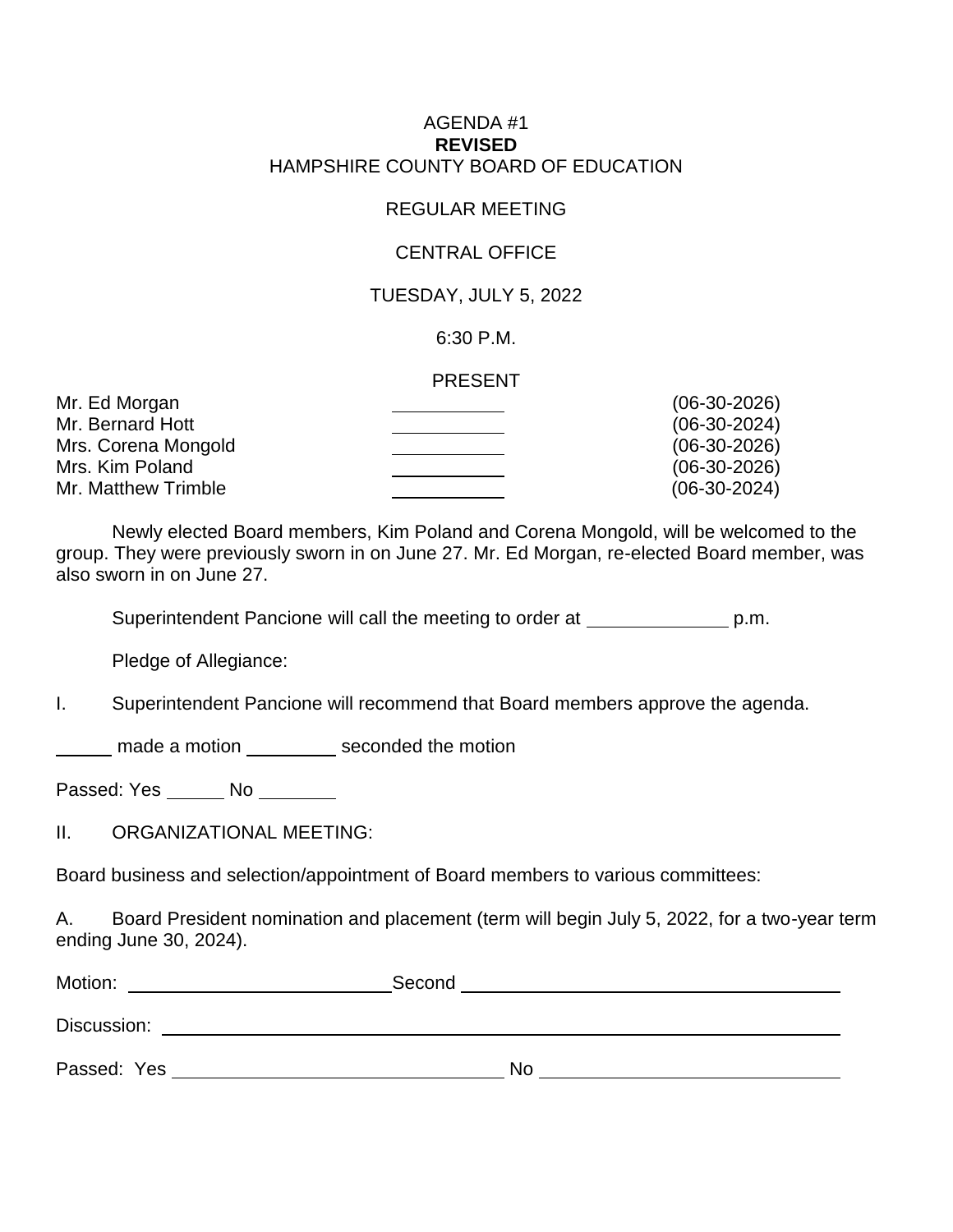B. Vice-President nomination and placement (term will begin on July 5, 2022, for a two-year term ending June 30, 2024).

| C. Other placements: (Extension and EPIC)                   |    |  |  |
|-------------------------------------------------------------|----|--|--|
|                                                             |    |  |  |
|                                                             |    |  |  |
|                                                             |    |  |  |
| D. Set meeting dates and times:                             |    |  |  |
| <u> 1999 - Johann Stoff, amerikansk politiker (d. 1989)</u> |    |  |  |
|                                                             |    |  |  |
|                                                             |    |  |  |
|                                                             | No |  |  |

#### III. APPEARANCE(S):

*Please note: "Speakers are asked to express themselves in a civil manner, with due respect for the dignity and privacy of others who may be affected by your comments. While it is not our intent to stifle public comment, speakers should be aware that if your statements violate the rights of others under the law of defamation or invasion of privacy, you may be held legally responsible. If you are unsure of the legal ramifications of what you are about to say, we urge you to consult first with your legal advisor."*

# **Reminder: A five minute limitation is set for appearances**

## IV. APPROVAL OF MINUTES:

Superintendent Pancione will recommend that Board members approve the June 22 and June 27, 2022 Board of Education minutes.

made a motion \_\_\_\_\_\_\_\_\_\_\_\_ seconded the motion

Passed: Yes \_\_\_\_\_\_\_\_\_\_\_\_\_\_\_ No \_\_\_\_\_\_\_\_\_

V. CONSENT AGENDA ITEMS: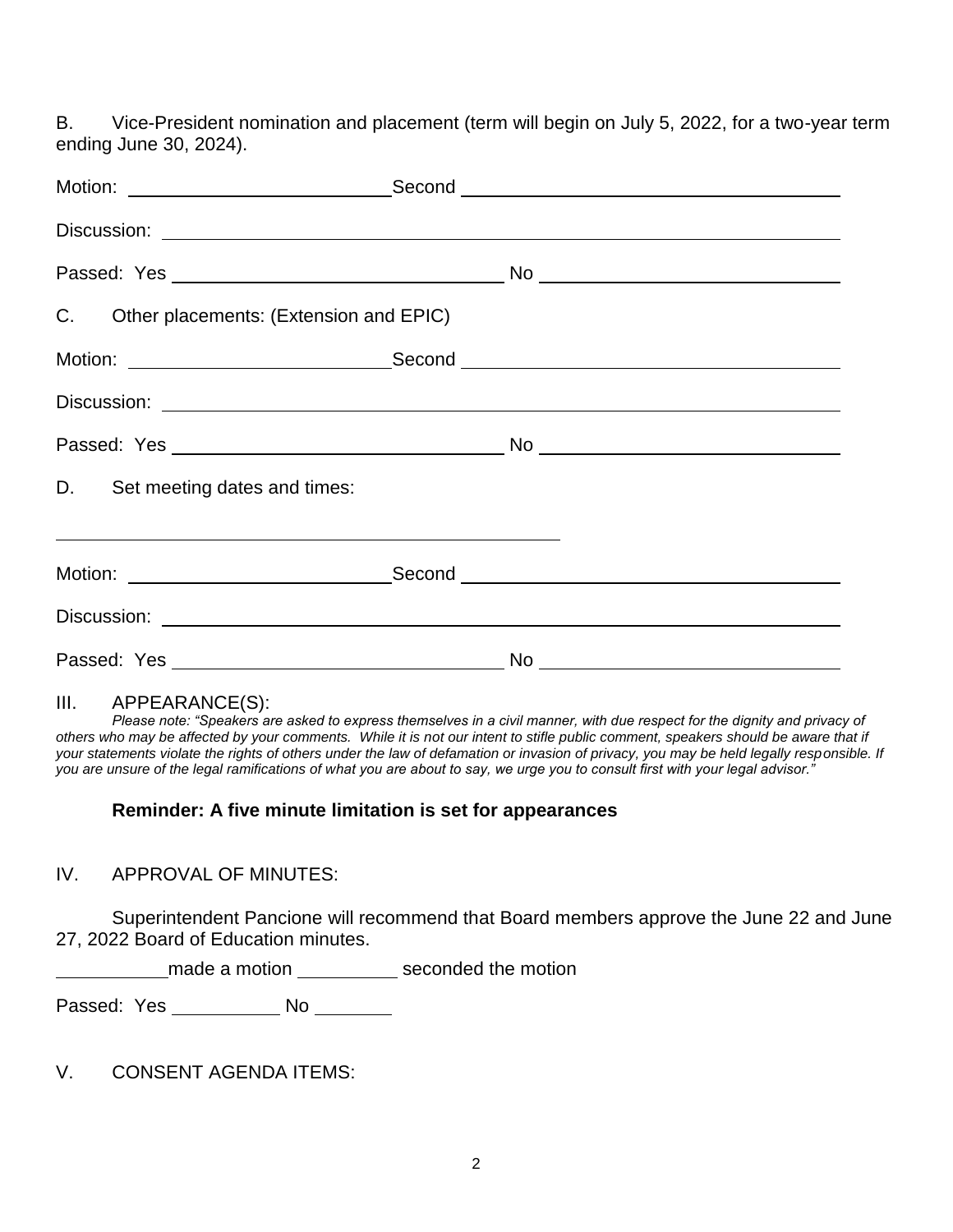Superintendent Pancione will recommend that Board members approve the following consent agenda items:

A. Finance Items:

Bills to be paid Budget revisions

B. Personnel Items:

Note: The Superintendent's nominees to fill posted vacancies are subject to change upon withdrawal of a nominee after this agenda was prepared and prior to the board meeting. In such case, the name of any new *nominee will be announced in public at the meeting, prior to the Board's action to fill the vacancy.*

- 1. Transfer and Employment of Professional Personnel:
	- a. Itinerant Art Teacher (001-01)
	- b. Itinerant School Counselor (001-02)
	- c. Speech Pathologist (001-04)
	- d. School Psychologist (001-05)
	- e. Math Teacher at Capon Bridge Middle (401-09)
	- f. Math Teacher at Capon Bridge Middle (401-10)
	- g. Science Teacher at Capon Bridge Middle (401-11)
	- h. Science Teacher at Capon Bridge Middle (401-12)
	- i. World Language Exploration Teacher at Capon Bridge/Romney Middle (401/402-15)
	- j. Alternative Education Teacher at Hampshire High (501-17)
	- k. Family and Consumer Science Teacher at Hampshire High (501-19)
	- l. Foreign language: ASL Teacher at Hampshire High (501-20)
	- m. Mathematics Teacher at Hampshire High (501-23)
	- n. Mathematics Teacher at Hampshire High (501-24)
	- o. Social Studies Teacher at Hampshire High (501-25)
	- p. Special Education Teacher at Hampshire High (501-26)
	- q. Special Education Teacher at Hampshire High (501-27)
	- r. Virtual Option/ Option Pathway Teacher at Hampshire High (501-28)
	- s. Special Education Teacher at Romney Elementary (206-33)
	- t. Math Teacher at Romney Middle (402-35)
	- u. Special Education Teacher at Romney Middle (402-38)
	- v. Special Education Teacher at Slanesville/Springfield Green Spring Elementary (207/208-41)
	- w. Special Education Teacher at Hampshire High (501-45)
	- x. Special Education Teacher at Romney Middle (402-49)
	- y. Community in Schools/ Social Worker (001-52)
	- z. Reading Specialist/Interventionist at Capon Bridge Elementary (209-55)
	- aa. Long Term Substitute for Itinerant School Counselor (001-58)
	- bb. Long Term Substitute for Science Teacher at Capon Bridge Middle (401-62)
	- cc. Long Term Substitute for Alternative Education Teacher at Hampshire High (501-66)
	- dd. Long Term Substitute for Family and Consumer Science Teacher at Hampshire High (501-67)
	- ee. Long Term Substitute for Mathematics Teacher at Hampshire High (501-69)
	- ff. Long Term Substitute for Mathematics Teacher at Hampshire High (501-70)
	- gg. Long Term Substitute for Special Education Teacher at Hampshire High (501-71)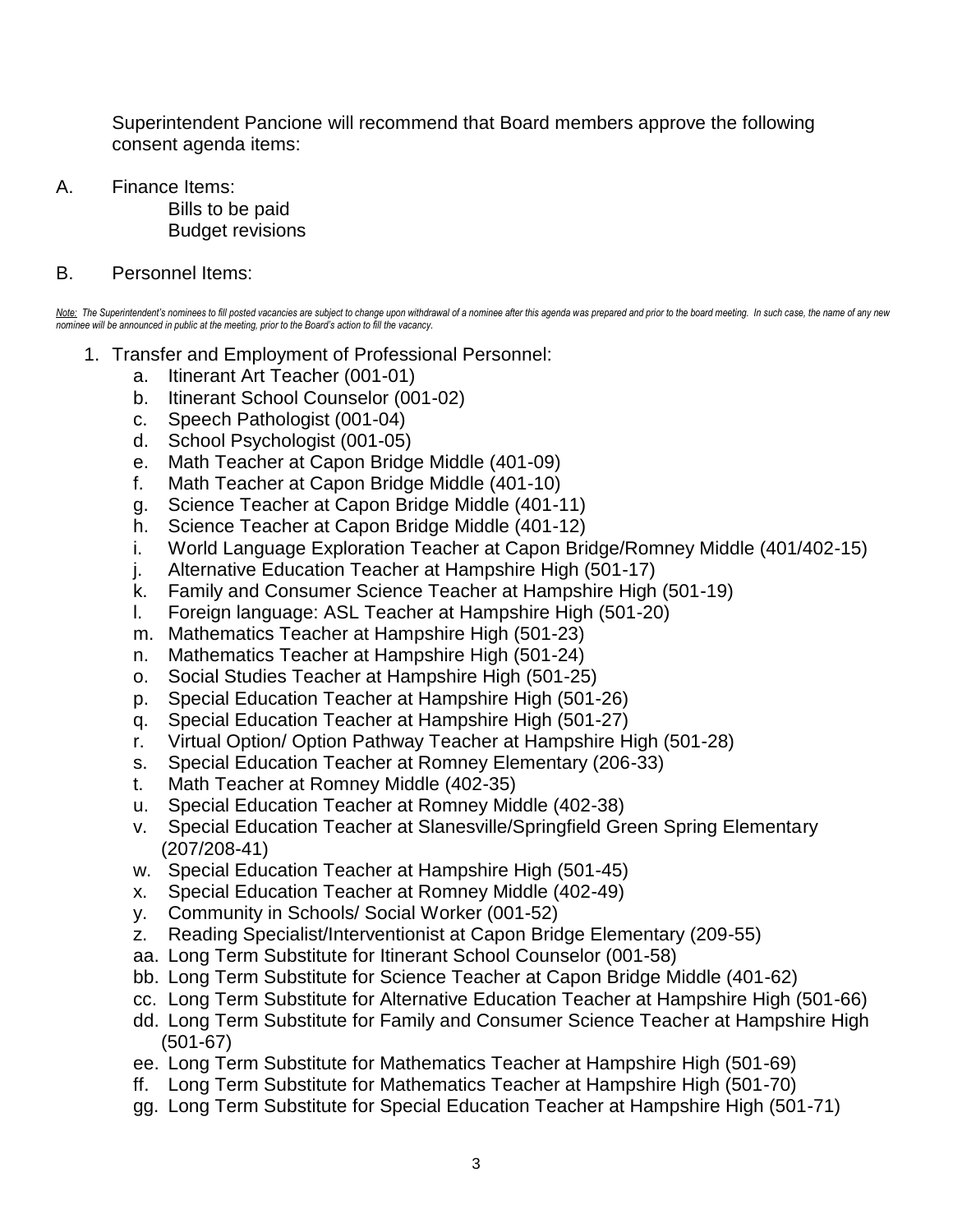- hh. Long Term Substitute for Special Education Teacher at Hampshire High (501-72)
- ii. Long Term Substitute for Special Education Teacher at Romney Elementary (402-73)
- jj. Art Teacher at Hampshire High (501-78)
- kk. Special Education Teacher at Hampshire High (501-79)
- ll. Special Education Teacher at Romney Middle (402-83)
- mm. Special Education Teacher at Romney Middle (402-84)
- nn. Substitute Teachers (001-86)
- oo. Long Term Substitute for Special Education Teacher at Romney Middle (402-88)
- pp. Long Term Substitute for Art Teacher at Hampshire High (501-92)
- qq. Special Education Teacher at Hampshire High (501-93)
- rr. Long Term Special Education Teacher at Hampshire High (501-94)
- ss. Long Term Special Education Teacher at Hampshire High (501-95)
- tt. Substitute School Nurse (001-92)
- uu. Language Arts Teacher at Romney Middle (402-97)
- vv. Grade 3 Teacher at Springfield Green Spring Elementary (208-99)
- ww. Special Education Teacher at Capon Bridge Middle (401-100)
- xx. Grade 4/5 Teacher at Slanesville Elementary (207-101)
- yy. Long Term Special Education Teacher at Springfield Green Spring/Slanesville Elementary (207/208-102)
- zz. Grade 5 Teacher at Springfield Green Spring Elementary (208-103)
- aaa. County Wide Social Worker/ Community In Schools Coordinator (001-134)
- 2. Resignation and Retirement of Professional Personnel:
- 3. Transfer and Employment of Service Personnel:
	- a. Custodian at Hampshire High School (501-117)
	- b. Sign Language Interpreter/ Itinerant Classroom Aide/Transportation Aide at Hampshire High (501-37)
	- c. School Bus Operator for Route RM8 (001-45)
	- d. Substitute Aide (001-46)
	- e. Substitute Cook (001-47)
	- f. Substitute Custodian (001-48)
	- g. Substitute Secretary (001-49)
	- h. Substitute School Bus Operator (001-50)
	- i. Custodian at Hampshire High (501-51)
	- j. Classroom Aide/Transportation Aide at Springfield Green Spring Elementary (208-52)
- 4. Resignation and Retirement of Service Personnel:
- 5. Transfer and Employment of Extracurricular Personnel:
	- a. Extended School Year- Speech (001-89)
	- b. Head Cheerleading Coach at Romney Middle (402-02)
	- c. Assistant Football Coach at Romney Middle (402-03)
	- d. Assistant Swimming Coach at Hampshire High (501-07)
	- e. Assistant Track Coach at Hampshire High (501-08)
	- f. Head Girls Track Coach at Romney Middle (402-10)
	- g. Head Wrestling Coach (501-11)
	- h. Head Boys Basketball Coach at Romney Middle (402-14)
	- i. Head Girls Basketball Coach at Capon Bridge Middle (401-15)